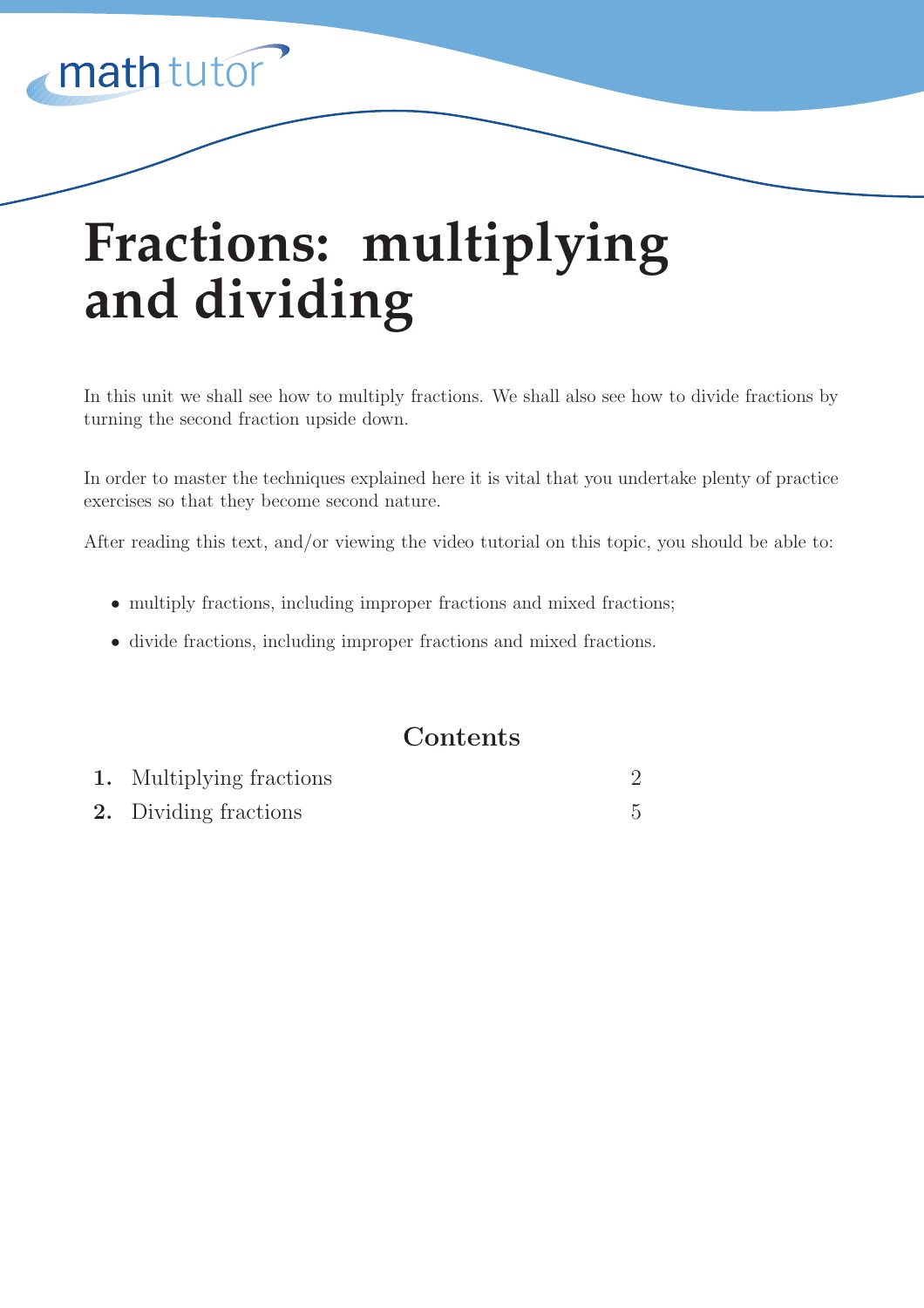# **1. Multiplying fractions**

How do we multiply fractions? Let us start with an example. What is  $4 \times \frac{1}{3}$ ? This means 4 lots of one third.



Numerically, we perform the calculation like this:

$$
4 \times \frac{1}{3} = \frac{1}{3} + \frac{1}{3} + \frac{1}{3} + \frac{1}{3} = \frac{4}{3} = 1\frac{1}{3}.
$$

The concept is the same as when we multiply whole numbers, for instance

$$
4 \times 5 = 5 + 5 + 5 + 5 = 20.
$$

Now when we multiply numbers, we often use the fact that multiplication is 'commutative'. This means that, for example,  $4 \times 5 = 5 \times 4$ , so that

$$
5+5+5+5 = 4+4+4+4+4,
$$
  

$$
20 = 20.
$$

Let us see what this means when we are using fractions. We expect to find that  $6 \times \frac{1}{3} = \frac{1}{3} \times 6$ . Now

$$
6 \times \frac{1}{3} = \frac{1}{3} + \frac{1}{3} + \frac{1}{3} + \frac{1}{3} + \frac{1}{3} + \frac{1}{3},
$$

and  $\left(\frac{1}{3} + \frac{1}{3} + \frac{1}{3}\right) + \left(\frac{1}{3} + \frac{1}{3} + \frac{1}{3}\right)$  equals  $1 + 1 = 2$ .



On the other hand,  $\frac{1}{3} \times 6$  means one-third of 6, and that is just  $6 \div 3$ , so that we have 6 wholes split into 3 equal parts, giving us 2 again.



So taking a fraction a whole number of times is the same as taking a fraction of a whole number.

mathtutor project: March 10, 2005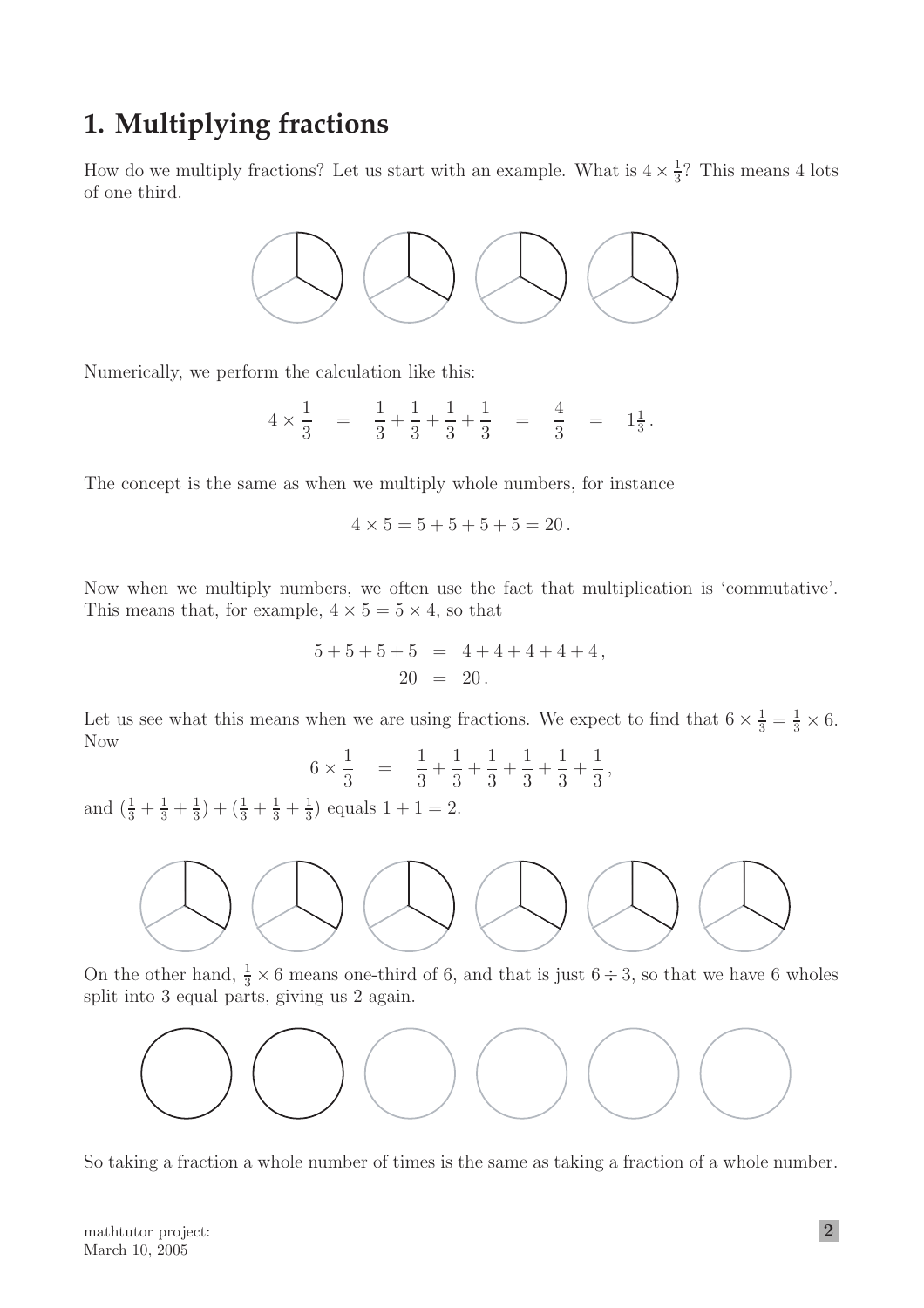### **Example**

Calculate  $5 \times \frac{2}{3}$ .

### **Solution**

We obtain

$$
5 \times \frac{2}{3} = \frac{2}{3} + \frac{2}{3} + \frac{2}{3} + \frac{2}{3} + \frac{2}{3} = \frac{10}{3} = 3\frac{1}{3}.
$$

This is just the same as two-thirds of 5. Now one-third of 5 is  $\frac{5}{3}$ , so two-thirds of 5 is  $2 \times \frac{5}{3}$ which is  $\frac{10}{3}$ .

Any whole number can be written as a fraction. For example, 2 can be written as  $\frac{2}{1}$ ,  $\frac{4}{2}$ ,  $\frac{6}{3}$ , and so on. Any numbers can be used, as long as the numerator is twice the denominator. So, for example,

2 *×*  $\frac{3}{4}$  =  $\frac{2}{1}$  ×  $\frac{3}{4} = \frac{2 \times 3}{1 \times 4} = \frac{6}{4} = \frac{3}{2}$  $=$   $1\frac{1}{2}$ .

### **Example**

Calculate  $7 \times \frac{5}{9}$ .

### **Solution**

We obtain

$$
7 \times \frac{5}{9} = \frac{7}{1} \times \frac{5}{9} = \frac{7 \times 5}{1 \times 9} = \frac{35}{9} = 3\frac{8}{9}.
$$

Now let us look at multiplying fractions by other fractions. For example, what is  $\frac{1}{3} \times \frac{1}{2}$ ? This means one third of one half.



If we take a half and split it into 3, we have  $\frac{1}{6}$  of a whole. We can see this if we also divide the other half into 3 pieces. Numerically, we have

$$
\frac{1}{3} \times \frac{1}{2} = \frac{1 \times 1}{3 \times 2} = \frac{1}{6}.
$$

As you can see, we have obtained the answer  $\frac{1}{6}$  by first multiplying together the two numerators to give the numerator of the answer. We have then multiplied together the two denominators to give the denominator of the answer. This is the general technique we shall use.

Let us take another example. What is  $\frac{1}{3} \times \frac{2}{5}$ ? This means that we want to start with two-fifths of a whole, and then take one third of that.

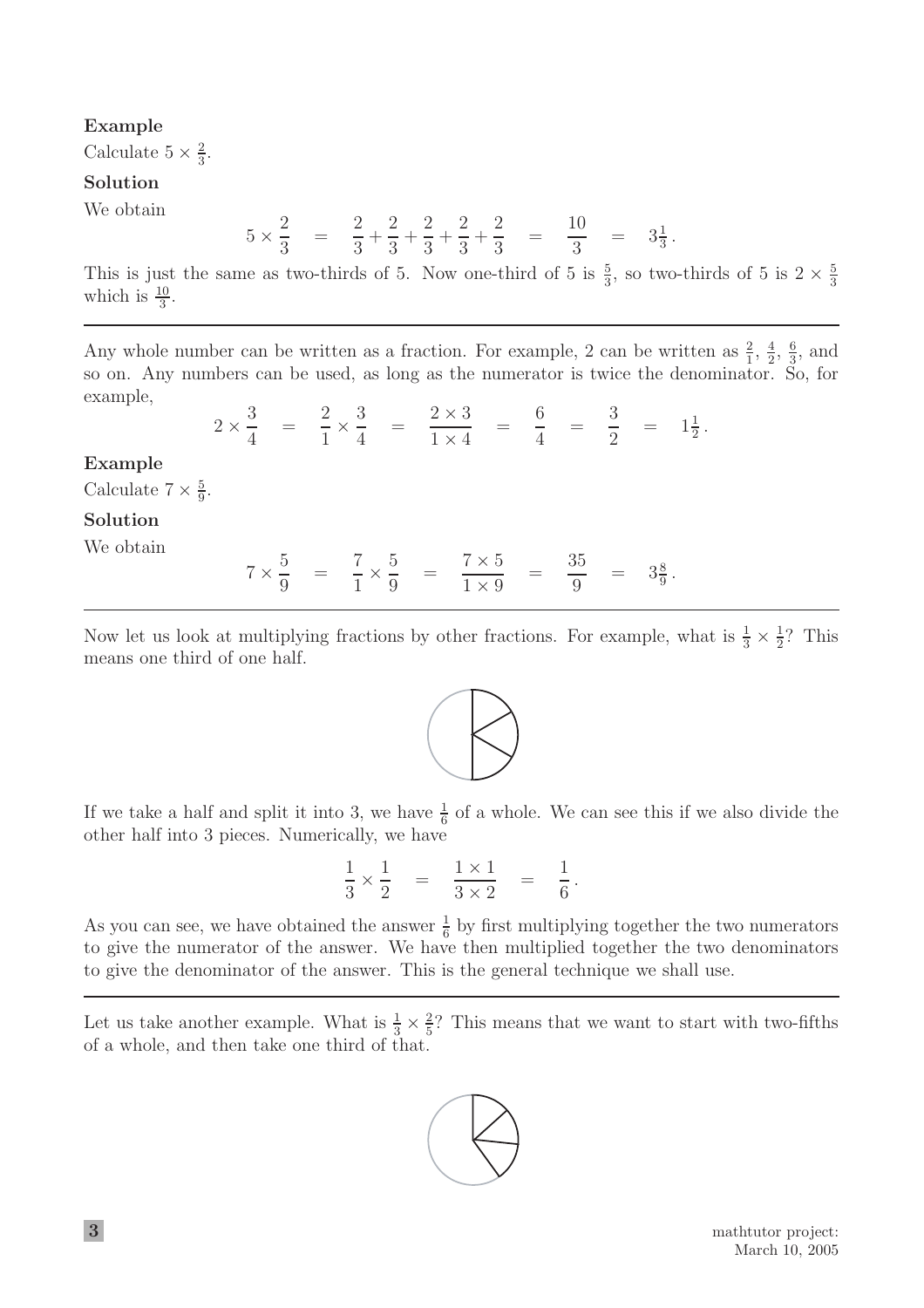To split  $\frac{2}{5}$  into 3 parts, it is easier to split each fifth into 3 parts and take one from each. Splitting each fifth into 3 gives us 15 pieces, so we have  $\frac{1}{15}$  from each one fifth section, giving  $\frac{2}{15}$ :

$$
\frac{1}{3} \times \frac{2}{5} = \frac{1 \times 2}{3 \times 5} = \frac{2}{15}.
$$

So, as before, we are multiplying the numerators together and then multiplying the denominators together.

### **Example**

Calculate  $\frac{2}{5} \times \frac{4}{9}$ .

### **Solution**

| We obtain                                                       |                                                                                     |                                                                                  |  |
|-----------------------------------------------------------------|-------------------------------------------------------------------------------------|----------------------------------------------------------------------------------|--|
|                                                                 |                                                                                     | $\frac{2}{5} \times \frac{4}{9} = \frac{2 \times 4}{5 \times 9} = \frac{8}{45}.$ |  |
| Example                                                         |                                                                                     |                                                                                  |  |
| Calculate $\frac{2}{3} \times \frac{4}{5}$ .                    |                                                                                     |                                                                                  |  |
| Solution                                                        |                                                                                     |                                                                                  |  |
| We obtain                                                       |                                                                                     | $\frac{2}{3} \times \frac{4}{5} = \frac{2 \times 4}{3 \times 5} = \frac{8}{15}.$ |  |
| Example                                                         |                                                                                     |                                                                                  |  |
| Calculate $\frac{2}{3} \times \frac{9}{10}$ .                   |                                                                                     |                                                                                  |  |
| Solution                                                        |                                                                                     |                                                                                  |  |
| We obtain                                                       | $\frac{2}{3} \times \frac{9}{10} = \frac{2 \times 9}{3 \times 10} = \frac{18}{30}.$ |                                                                                  |  |
| Now in this example we can simplify the result by cancelling, a |                                                                                     |                                                                                  |  |

### **Solution**

Now in this example we can simplify the result by cancelling, and we would get  $\frac{3}{5}$  as our final result. But often it is easier to cancel as we go along. If we do that, we get

$$
\frac{2}{3} \times \frac{9}{10} = \frac{2 \times 9}{3 \times 10} = \frac{1 \times 3}{1 \times 5} = \frac{3}{5}.
$$

The process is exactly the same if we wish to multiply three fractions rather than two.

### **Example**

Calculate  $\frac{1}{2} \times \frac{3}{4} \times \frac{2}{3}$ .

# **Solution**

We obtain

$$
\frac{1}{2} \times \frac{3}{4} \times \frac{2}{3} = \frac{1 \times 3 \times 2}{2 \times 4 \times 3} = \frac{1 \times 1 \times 1}{1 \times 4 \times 1} = \frac{1}{4}.
$$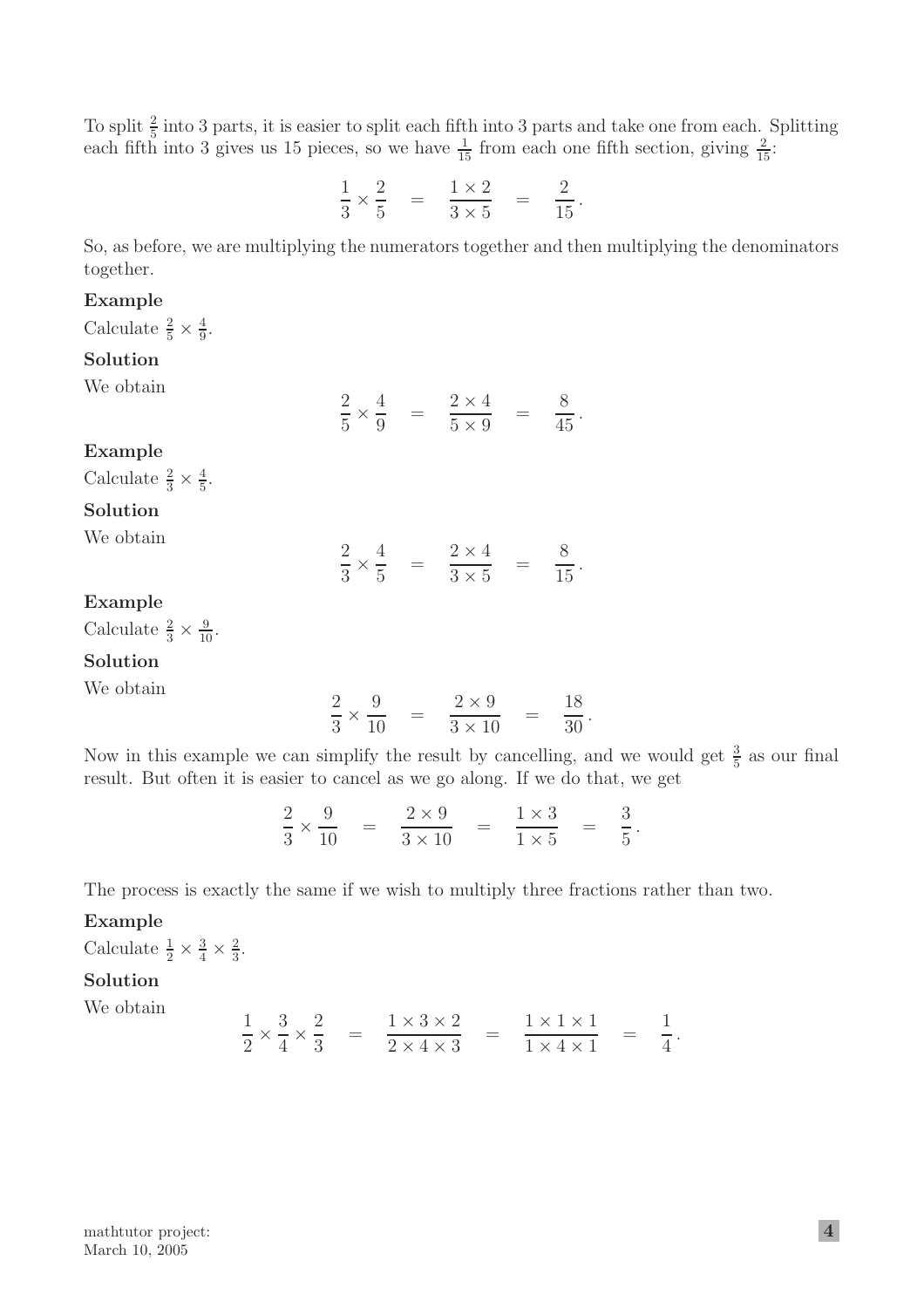What happens if we have mixed fractions?

Just as before when dealing with mixed fractions, we turn them into improper fractions first.

### **Example**

Calculate  $2\frac{1}{3} \times \frac{3}{4}$ .

## **Solution**

We obtain

$$
2\frac{1}{3} \times \frac{3}{4} = \frac{2 \times 3 + 1}{3} \times \frac{3}{4} = \frac{7 \times 3}{3 \times 4} = \frac{7 \times 1}{1 \times 4} = \frac{7}{4} = 1\frac{3}{4}.
$$

## **Example**

Calculate  $1\frac{2}{5} \times 2\frac{5}{6}$ .

## **Solution**

We obtain

$$
1\frac{2}{5} \times 2\frac{5}{6} = \frac{1 \times 5 + 2}{5} \times \frac{2 \times 6 + 5}{6} = \frac{7 \times 17}{5 \times 6} = \frac{119}{30} = 3\frac{29}{30}.
$$



To multiply fractions, multiply the numerators together and multiply the denominators together separately. To multiply mixed fractions, turn them into improper fractions first.

# **Exercises**

- 1. Perform the following multiplications:
	- (a)  $6 \times \frac{2}{5}$  (b)  $2 \times \frac{5}{9}$  (c)  $4 \times \frac{3}{10}$  (d)  $\frac{3}{4} \times \frac{7}{11}$ (e)  $\frac{3}{5} \times \frac{10}{12}$  (f)  $2\frac{1}{5} \times 3\frac{2}{3}$

# **2. Dividing fractions**

We shall now look at what happens when we divide fractions. Let us take  $\frac{1}{4}$  and divide it by 2.



Dividing by 2 is the same as taking a half, so dividing by 2 and multiplying by a half are the same thing. We could write

$$
\frac{1}{4} \div 2 = \frac{1}{4} \times \frac{1}{2} = \frac{1}{8}.
$$

**5** mathtutor project: March 10, 2005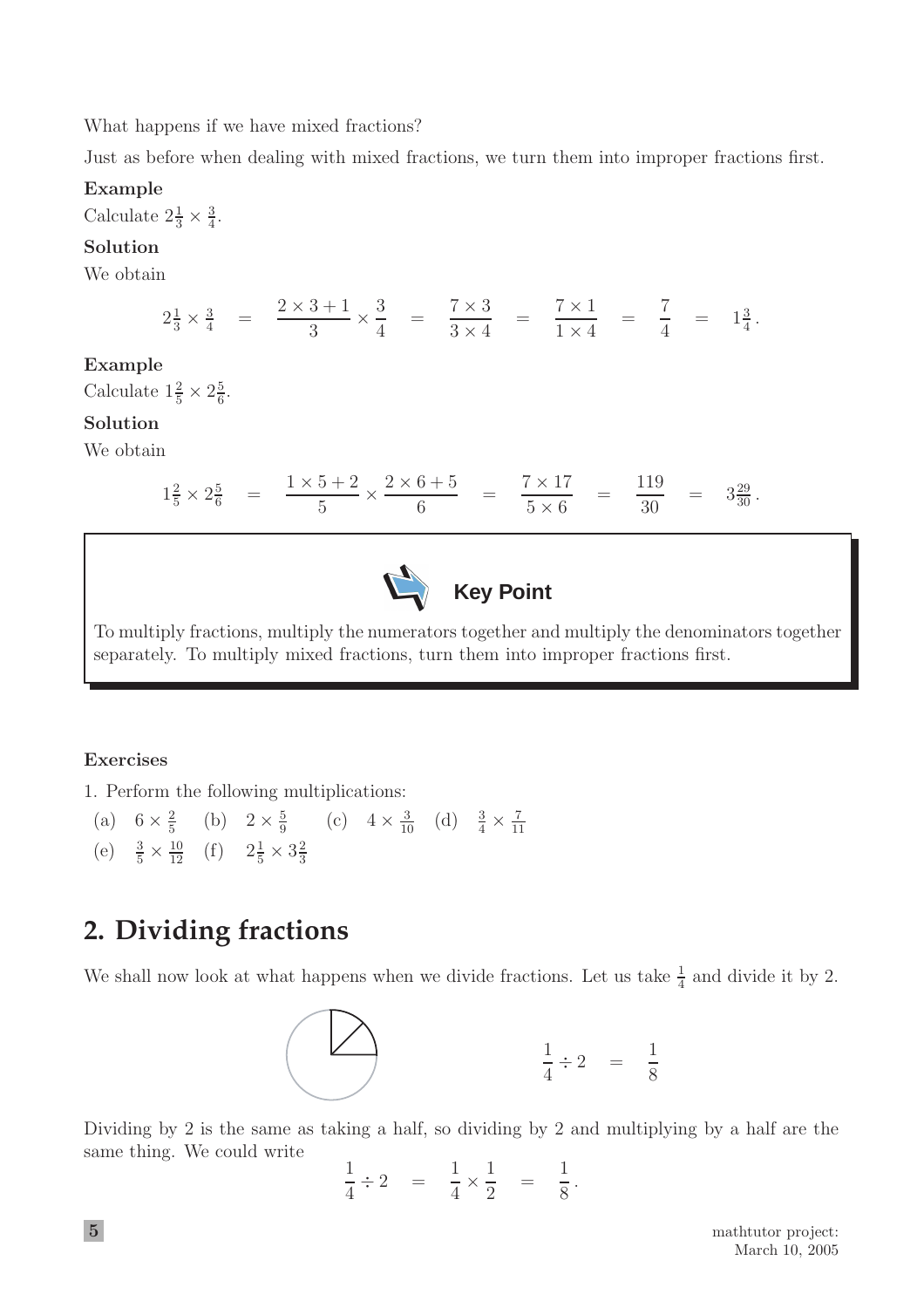What about  $\frac{1}{3}$  divided by 4? We would have

$$
\frac{1}{3} \div 4 = \frac{1}{3} \times \frac{1}{4} = \frac{1}{12}.
$$

And again, for  $\frac{1}{2} \div 2$  we would have

$$
\frac{1}{2} \div 2 = \frac{1}{2} \times \frac{1}{2} = \frac{1}{4}.
$$

In all these cases it looks as if, to divide by a number, we can instead multiply the denominator by that number. Another way of saying this is that we write the divisor, that is the number we are dividing by, as a fraction. When we have done this, we turn that fraction upside-down and multiply instead.

Now we can extend this approach to divide by numbers which are themselves fractions rather than whole numbers. For example, what is  $\frac{1}{2} \div \frac{1}{4}$ ? In other words, how many times does a quarter go into a half?



Following the rule, we obtain

$$
\frac{1}{2} \div \frac{1}{4} = \frac{1}{2} \times \frac{4}{1} = \frac{1 \times 4}{2 \times 1} = \frac{4}{2} = 2
$$

which makes sense since  $\frac{1}{4} + \frac{1}{4} = \frac{1}{2}$ , so  $\frac{1}{4}$  goes into  $\frac{1}{2}$  twice.

### **Example**

Calculate  $\frac{1}{3} \div \frac{1}{5}$ .

# **Solution**

We obtain

$$
\frac{1}{3} \div \frac{1}{5} = \frac{1}{3} \times \frac{5}{1} = \frac{1 \times 5}{3 \times 1} = \frac{5}{3} = 1\frac{2}{3}.
$$

**Example**

Calculate  $2 \div \frac{1}{8}$ .

### **Solution**

We obtain

$$
2 \div \frac{1}{8} = 2 \times \frac{8}{1} = 2 \times 8 = 16.
$$

### **Example**

Calculate  $4 \div \frac{1}{3}$ .

### **Solution**

We obtain

$$
4 \div \frac{1}{3} = 4 \times \frac{3}{1} = \frac{12}{1} = 12.
$$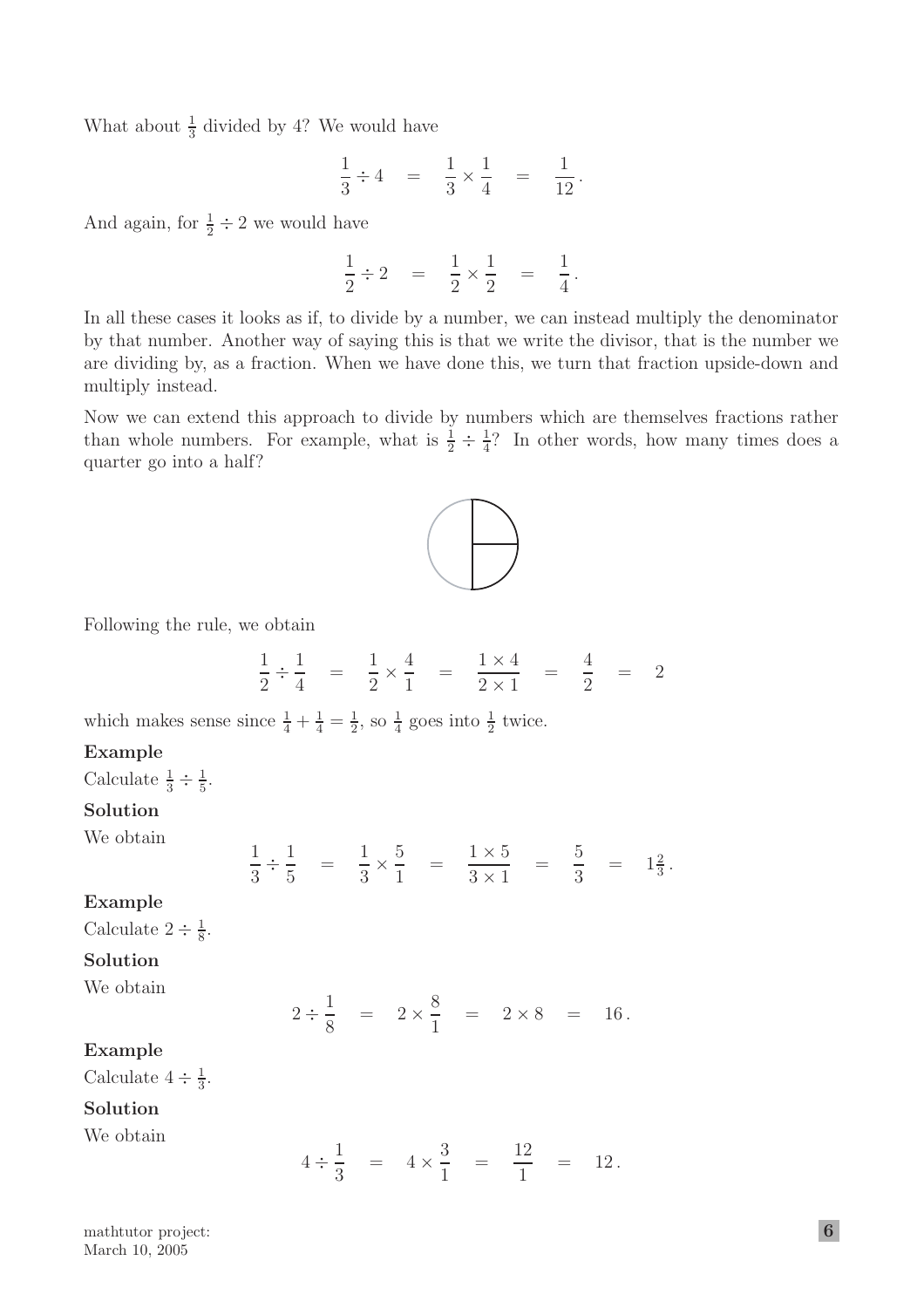So far, when dividing we have only looked at fractions with a numerator of 1. Let us now look at other fractions. What is  $\frac{3}{4} \div 2$ ? Using the rule, we obtain

$$
\frac{3}{4} \div 2 = \frac{3}{4} \div \frac{2}{1} = \frac{3}{4} \times \frac{1}{2} = \frac{3 \times 1}{4 \times 2} = \frac{3}{8}.
$$

So again the process is turn the second fraction, the divisor, upside down, and then to multiply.

### **Example**

Calculate  $\frac{3}{5} \div 4$ .

### **Solution**

We obtain

$$
\frac{3}{5} \div 4 = \frac{3}{5} \div \frac{4}{1} = \frac{3}{5} \times \frac{1}{4} = \frac{3 \times 1}{5 \times 4} = \frac{3}{20}.
$$

### **Example**

Calculate  $\frac{2}{3} \div \frac{3}{4}$ .

### **Solution**

How many times does  $\frac{3}{4}$  fit into  $\frac{2}{3}$ ? Since  $\frac{3}{4}$  is larger than  $\frac{2}{3}$  we should expect the answer to be less than 1. Following the rule, we obtain

> *÷*  $\frac{3}{4}$  =  $\frac{2}{3}$  ×  $\frac{4}{3} = \frac{2 \times 4}{3 \times 3} = \frac{8}{9}.$

Finally we need to look at how to deal with mixed fractions when dividing.

### **Example**

Calculate  $1\frac{2}{3} \div 2\frac{1}{4}$ .

### **Solution**

As before, we need to convert mixed fractions to improper fractions before dividing:

$$
1\frac{2}{3} \div 2\frac{1}{4} = \frac{1 \times 3 + 2}{3} \div \frac{2 \times 4 + 1}{4} = \frac{5}{3} \div \frac{9}{4}.
$$

Now we continue as before by turning the divisor upside down, and multiplying:

$$
\frac{5}{3} \div \frac{9}{4} = \frac{5}{3} \times \frac{4}{9} = \frac{20}{27}.
$$

#### **Example**

Calculate  $2\frac{4}{5} \div 4\frac{2}{3}$ . **Solution**

$$
2\frac{4}{5} \div 4\frac{2}{3} = \frac{2 \times 5 + 4}{5} \div \frac{4 \times 3 + 2}{3} = \frac{14}{5} \div \frac{14}{3} = \frac{14}{5} \times \frac{3}{14} = \frac{3}{5}.
$$



To divide fractions, turn the second fraction upside-down and multiply. To divide mixed fractions, turn them into improper fractions first.